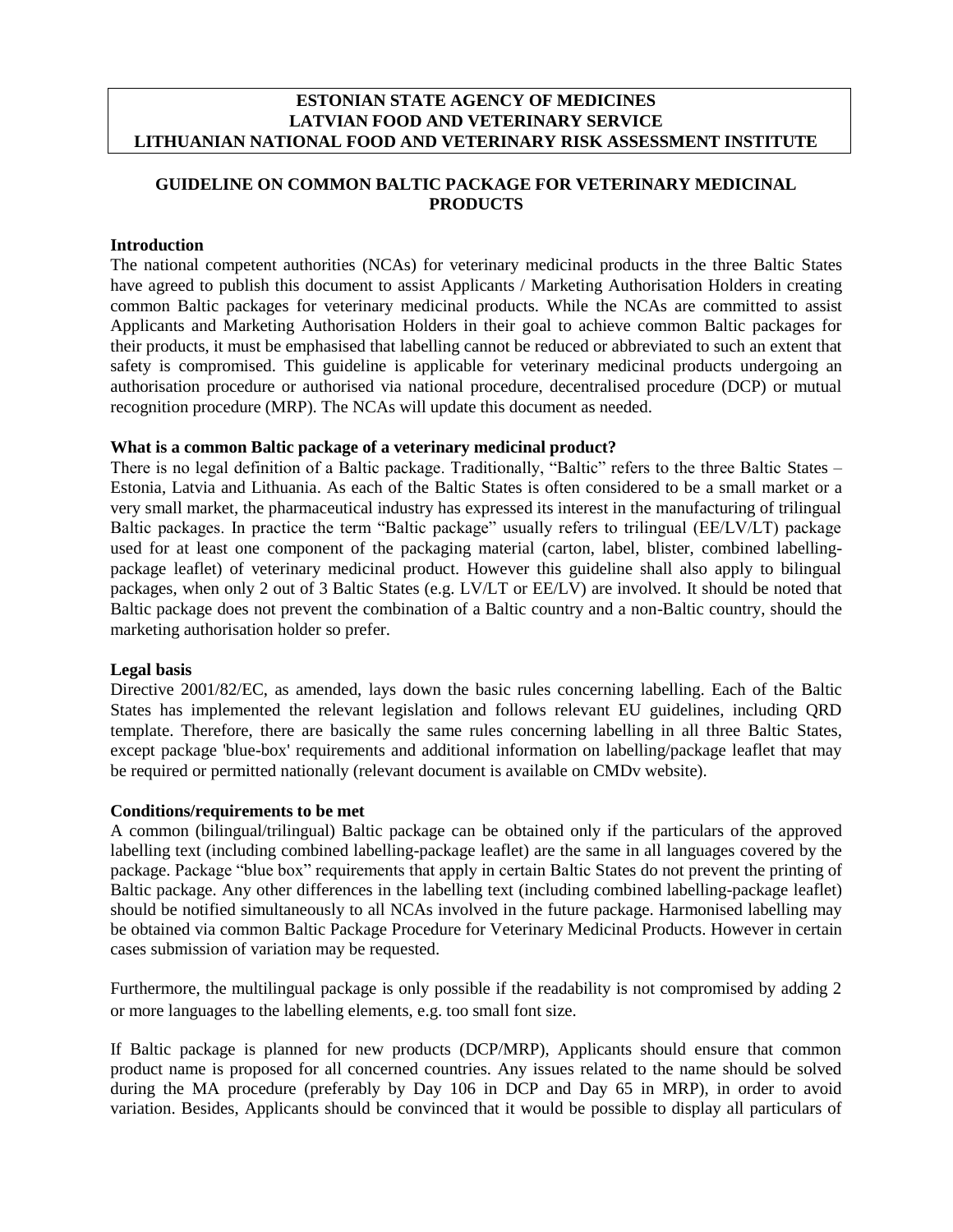the proposed labelling text in all languages on the multilingual package. It is recommended that Applicants only propose labelling text which is required by the annotated QRD template. The omission of some particulars of labelling text should be justified. The shortened text will be evaluated and approved during DC/MR procedure.

The template for presentation of labelling text to appear on the outer and/or immediate Baltic package is provided below (Annex 1). This template does not replace or supersede the requirements laid down in the annotated QRD template, but provides additional guidance that should be followed in case of common (bilingual/trilingual) Baltic package. Furthermore some of this additional guidance allows saving space, which may be compromised by placing information in two or three different languages. Guidance text applicable to Baltic package only is indicated in blue colour.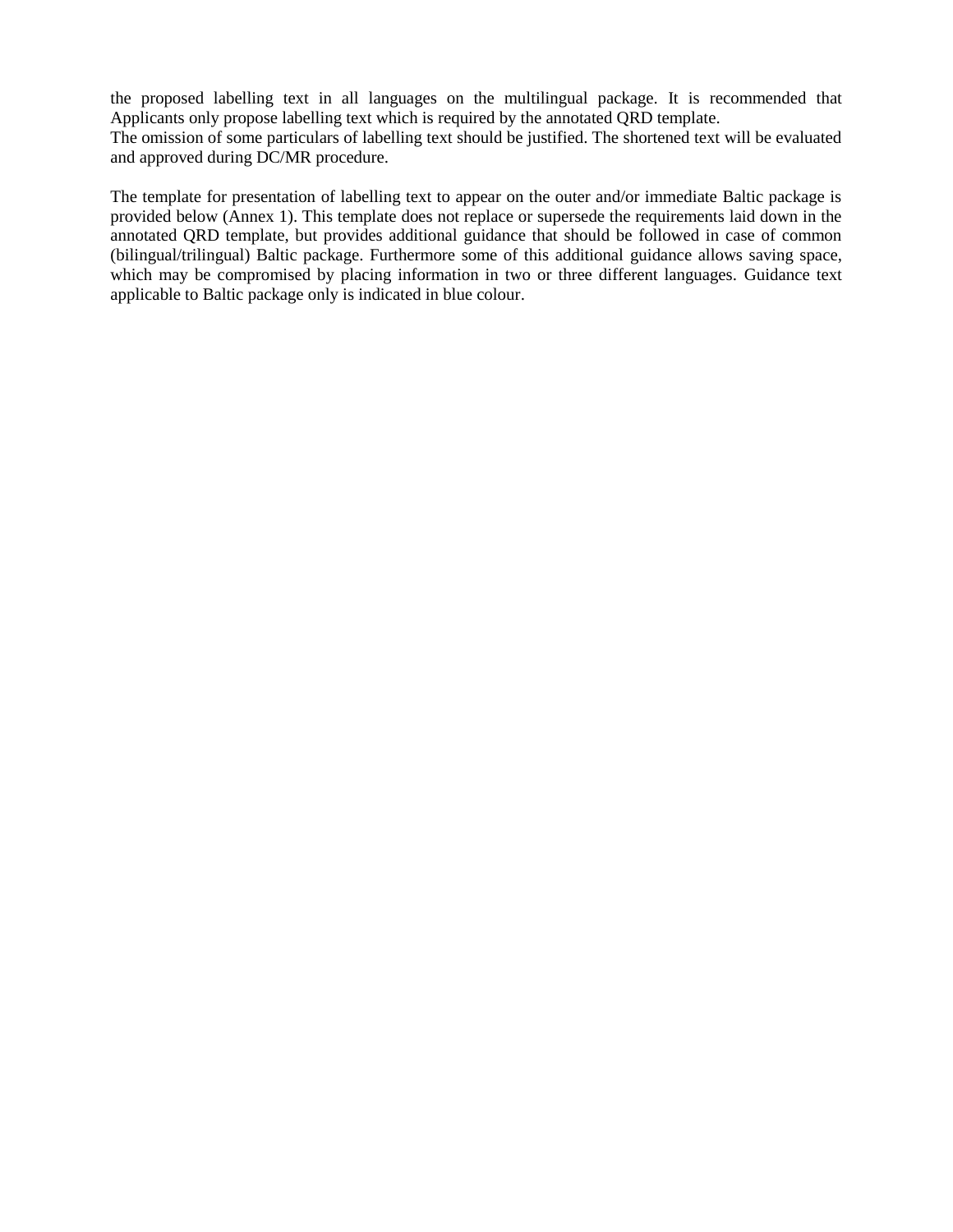# **PARTICULARS TO APPEAR ON <THE OUTER PACKAGE> <AND> <THE IMMEDIATE PACKAGE>**

# **{NATURE/TYPE}**

### **1. NAME OF THE VETERINARY MEDICINAL PRODUCT**

*Name, strength (if applicable) and pharmaceutical form of the veterinary medicinal product, as well as target species (if applicable), should be expressed identically in all languages.*

*For fixed-combination products: The names of the active substances should be presented separated by a "/", unless agreed differently during MR/DC procedure.*

*In case of space limitation name(s) of active substance(s) to appear under the name of the veterinary medicinal product may be stated in Latin (when Estonia is involved) or English (when Estonia is not involved) without any brackets or further explanations. Combination of Latin/English name(s) with national ones should be avoided.*

*In case of space limitation internationally agreed units might be used without translation (decided on a case by case basis).*

#### **2. STATEMENT OF ACTIVE AND OTHER SUBSTANCES**

*Composition of the veterinary medicinal product should be expressed identically in all languages.*

*In case of space limitation name(s) of active substance(s) and, where applicable, excipients may be stated in Latin (when Estonia is involved) or English (when Estonia is not involved), except for the outer package of OTC products.*

# **3. PHARMACEUTICAL FORM**

#### **4. PACKAGE SIZE**

#### **5. TARGET SPECIES**

**6. INDICATION(S)** 

# **7. METHOD AND ROUTE(S) OF ADMINISTRATION**

#### **8. WITHDRAWAL PERIOD**

# **9. SPECIAL WARNING(S), IF NECESSARY**

#### **10. EXPIRY DATE**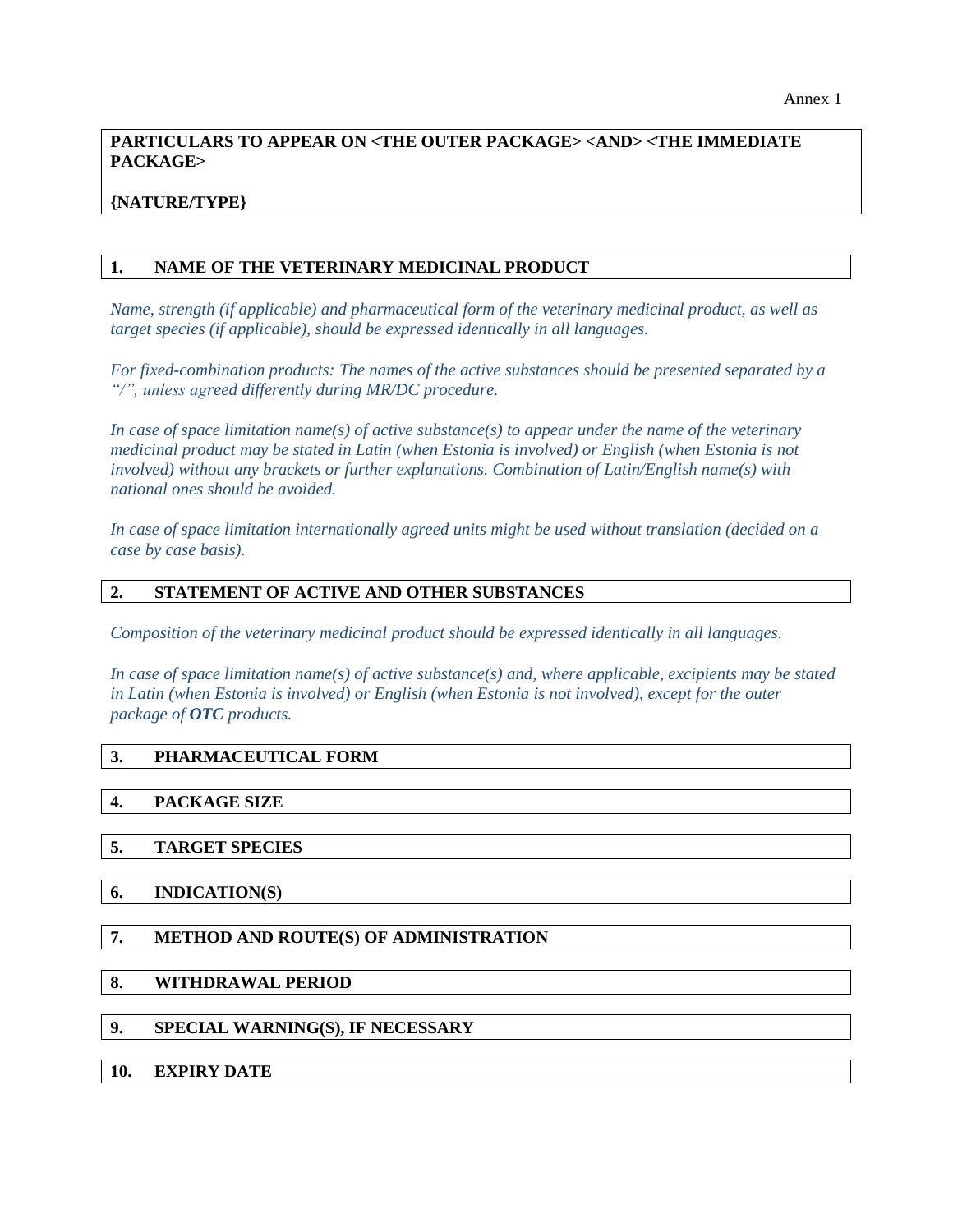*In case of space limitation the abbreviation "EXP" may be used to replace national terms. "EXP" should not be used in combination with national terms. For immediate package only: It is also acceptable, if expiry date is stated without any abbreviation.*

## **11. SPECIAL STORAGE CONDITIONS**

# **12. SPECIFIC PRECAUTIONS FOR THE DISPOSAL OF UNUSED PRODUCTS OR WASTE MATERIALS, IF ANY**

### **13. THE WORDS "FOR ANIMAL TREATMENT ONLY" AND CONDITIONS OR RESTRICTIONS REGARDING SUPPLY AND USE, IF APPLICABLE**

*For immediate package only: In case of space limitation Latin term "Ad us. vet." may be used to replace national terms (decided on a case by case basis). "Ad us. vet." should not be used in combination with national terms.*

### **14. THE WORDS "KEEP OUT OF THE SIGHT AND REACH OF CHILDREN"**

### **15. NAME AND ADDRESS OF THE MARKETING AUTHORISATION HOLDER**

*The name of the country should be in the national languages.*

#### **16. MARKETING AUTHORISATION NUMBER(S)**

#### **17. MANUFACTURER'S BATCH NUMBER**

*In case of space limitation the abbreviation "Lot" may be used to replace national terms. "Lot" should not be used in combination with national terms. For immediate package only: It is also acceptable, if batch number is stated without any abbreviation.*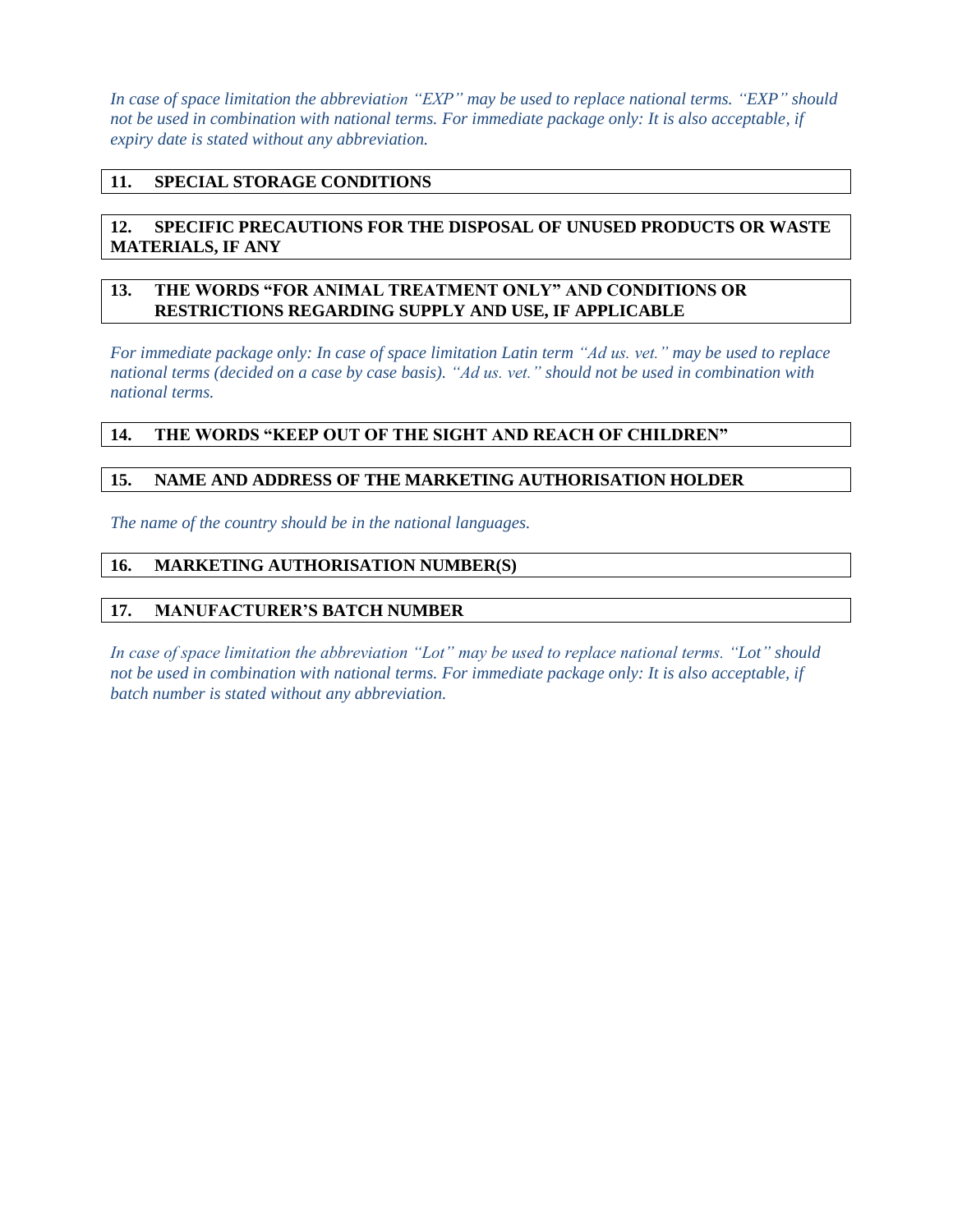# **MINIMUM PARTICULARS TO SMALL IMMEDIATE PACKAGING UNITS**

# **{NATURE/TYPE}**

# **1. NAME OF THE VETERINARY MEDICINAL PRODUCT**

*In case of space limitation name of active substance to appear under the name of the veterinary medicinal product may be in Latin (when Estonia is involved) or English (when Estonia is not involved) without any brackets or further explanations. Combination of Latin/English name(s) with national ones should be avoided.*

# **2. QUANTITY OF THE ACTIVE SUBSTANCE(S)**

*In case of space limitation name(s) of active substance(s) may be stated in Latin (when Estonia is involved) or English (when Estonia is not involved. Combination of Latin/English name(s) with national ones should be avoided.*

### **3. CONTENTS BY WEIGHT, BY VOLUME OR BY NUMBER OF DOSES**

#### **4. ROUTE(S) OF ADMINISTRATION**

### **5. WITHDRAWAL PERIOD**

#### **6. BATCH NUMBER**

*In case of space limitation the abbreviation "Lot" may be used to replace national terms. "Lot" should not be used in combination with national terms. It is also acceptable, if batch number is stated without any abbreviation.*

#### **7. EXPIRY DATE**

*In case of space limitation the abbreviation "EXP" may be used to replace national terms. "EXP" should not be used in combination with national terms. It is also acceptable, if expiry date is stated without any abbreviation.*

#### **8. THE WORDS "FOR ANIMAL TREATMENT ONLY"**

*In case of space limitation Latin term "Ad us. vet." may be used to replace national terms (decided on a case by case basis). "Ad us. vet." should not be used in combination with national terms.*